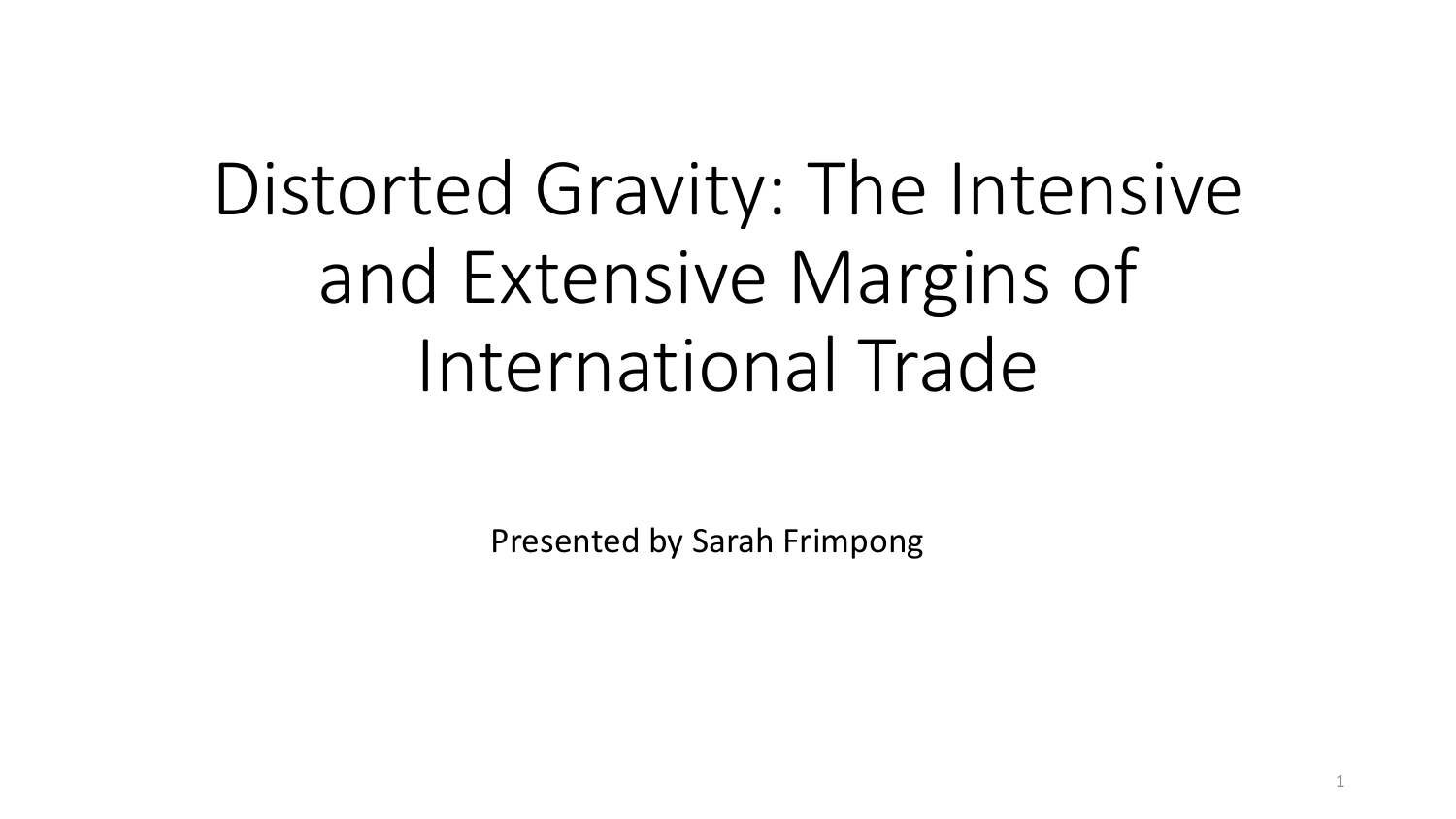• Per Krugman (1980) export from *i* to *j* satisfies:

$$
Export_{AB} = Constant \times \frac{GDP_A \times GPD_A}{(Trade \; Barriers_{AB})^{\sigma}}
$$

• Chaney's version of Melitz (2003) export from *i* to *j* satisfies:

$$
Export_{AB} = Constant \times \frac{GDP_A \times GPD_A}{(Trace \; Barriers_{AB})^{\varepsilon(\sigma)}} \text{ with } \varepsilon' \sigma < 0
$$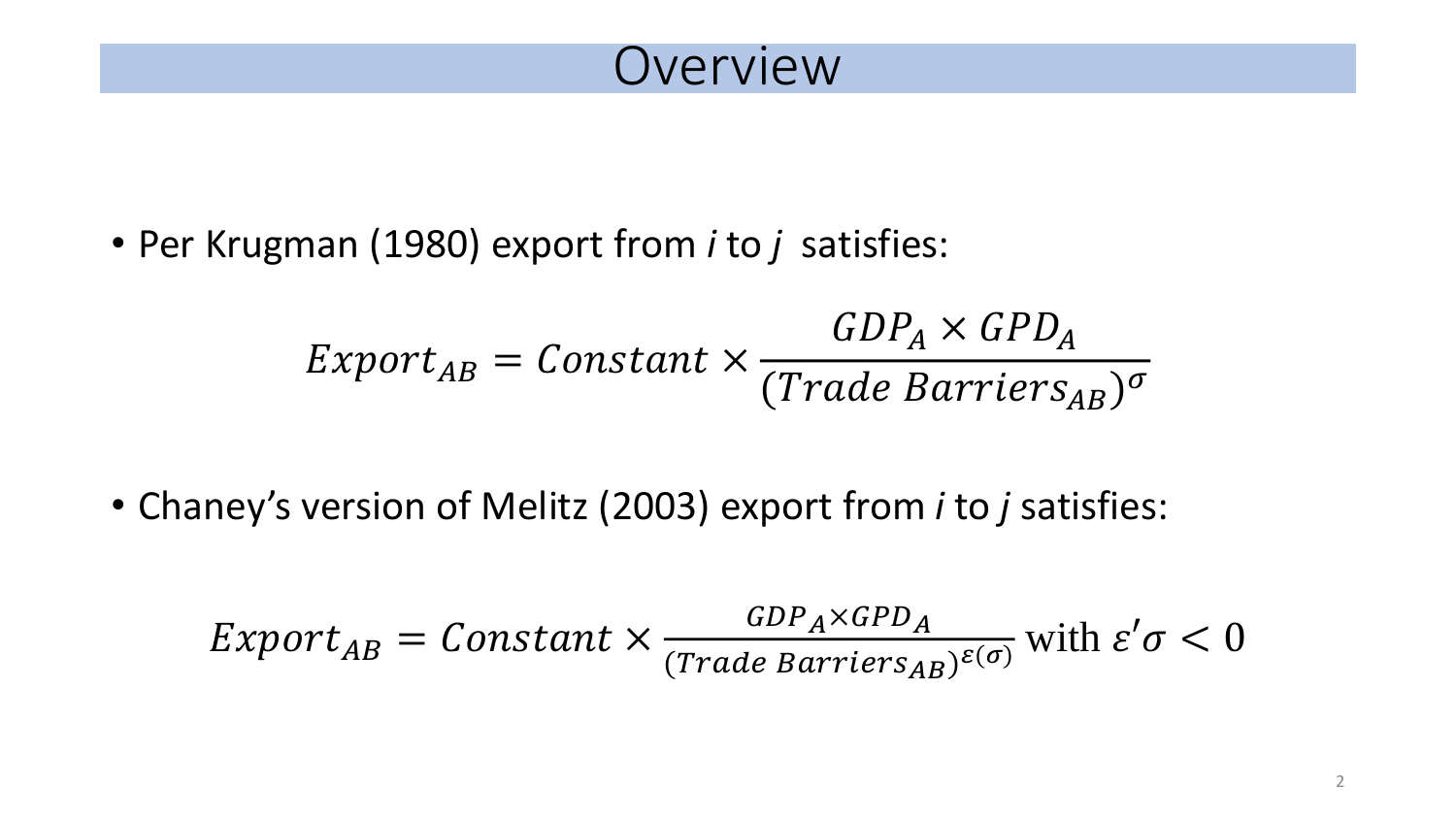# Related Literature and Contribution

- Inspired by Melitz (2003), Chaney (2008) extends Krugman (1980)
- Peri and Requena (2009)- Trade and migration
- Persson (2010)- Trade costs impact extensive margin more
- Crozet and Koenig (2010)- Industry differences inform impact of trade

policies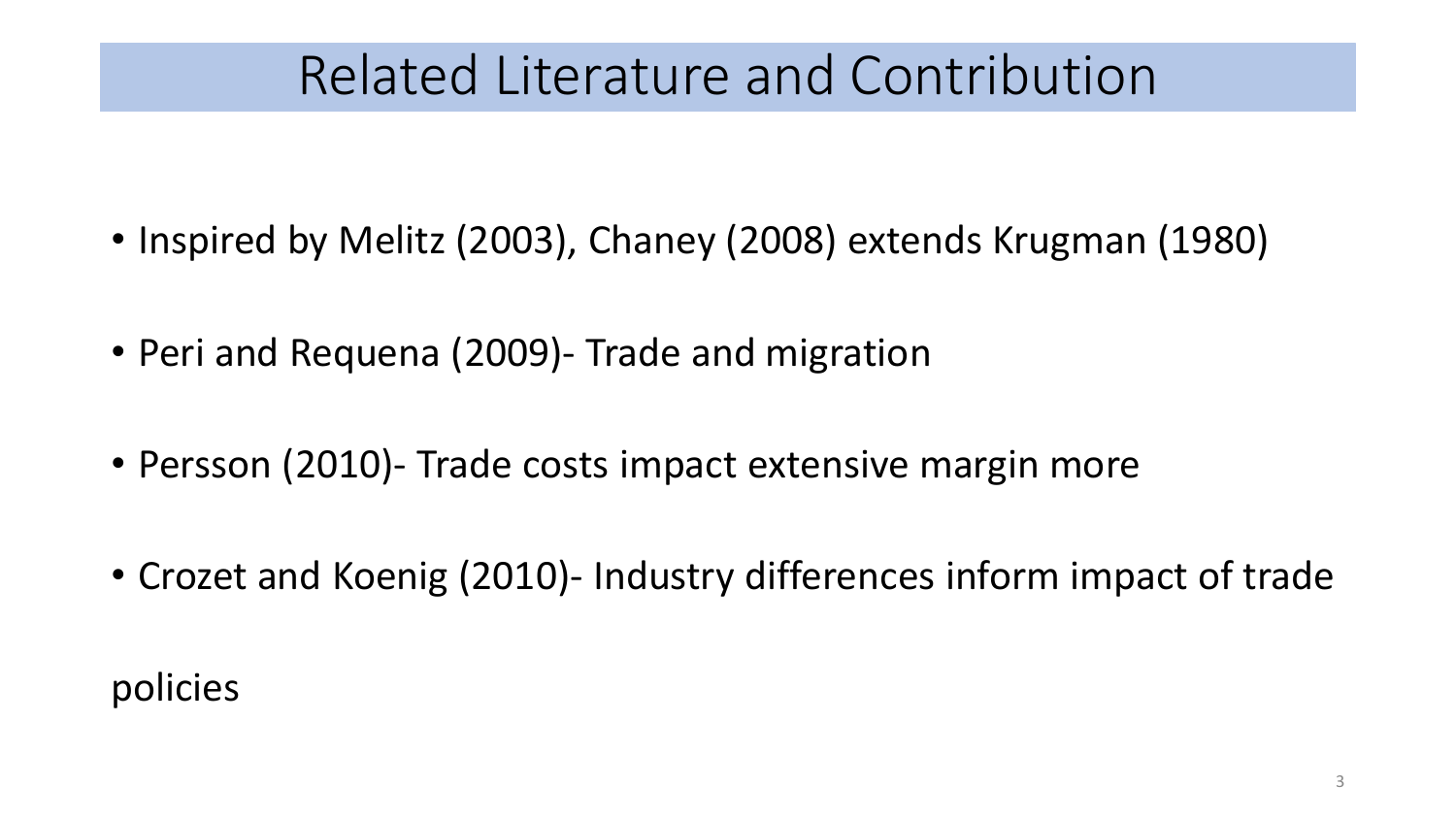Assumptions

❑Heterogenous countries with same technology

❑Population of country N is Ln

**Q**Consumers' Utility, 
$$
U \equiv q_0^{\mu_0} \prod_{h=1}^H \left( \int_{\Omega_h} q_h(\omega)^{(\sigma_h-1)/\sigma_h} d\omega \right)^{\sigma_h/(\sigma_h-1)\mu_h}
$$

 $\Box$ Wages in country *n* is  $W_n$ .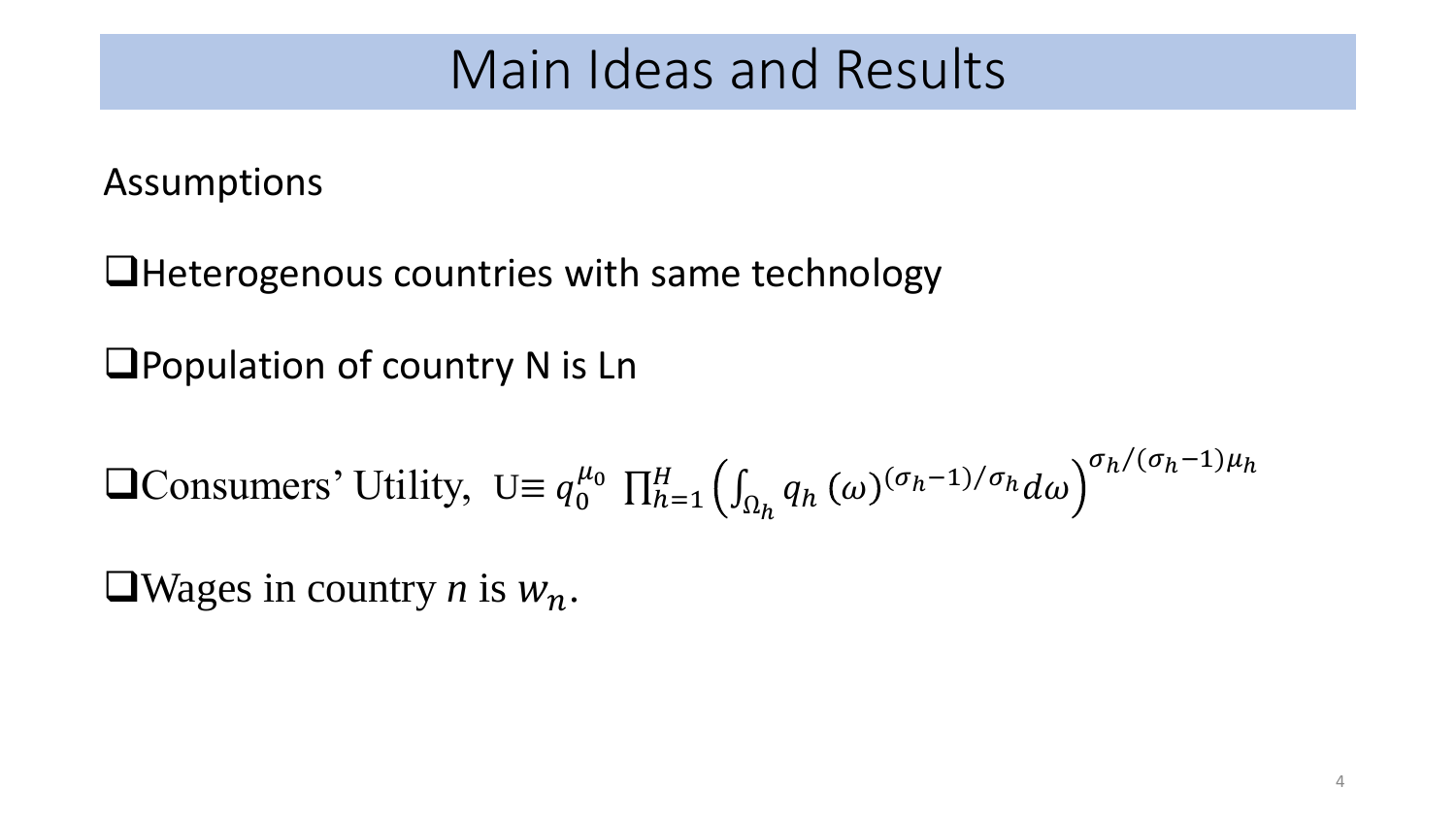❑Trade Barriers between country *i* and *j* constitute:

"iceberg" transportation costs,  $\tau_{ij} \geq 1$ 

fixed costs,  $f_{ij} \geq 0$ 

❑Firms face Increasing-returns-to scale

❑Productivity is from a Pareto Distribution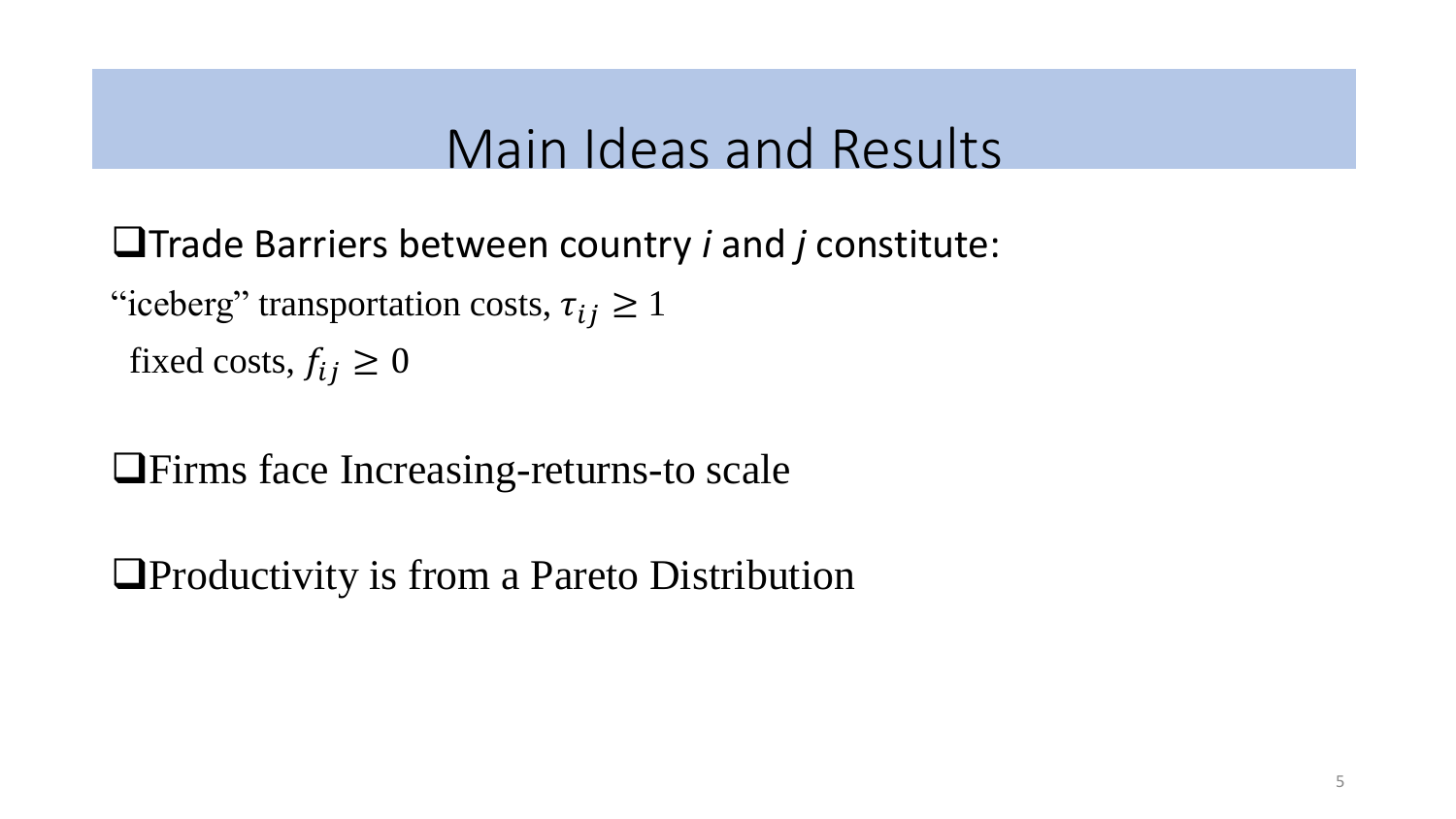❑Criteria for market entry:

- Firm's productivity
- Aggregate demand
- Existing Trade Barriers
- Prices set by existing competitors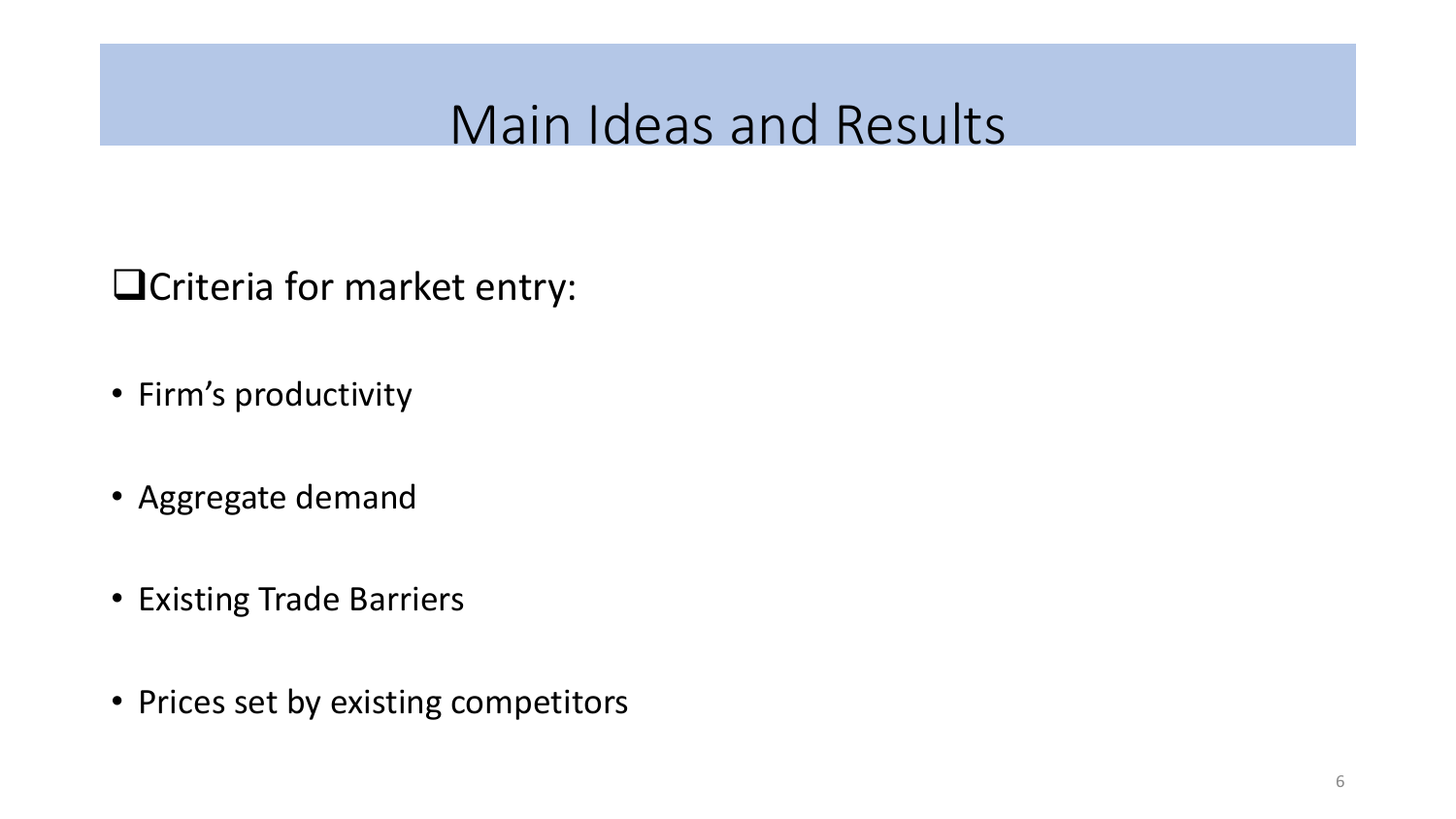• Firms draw random unit productivity,  $\varphi$ 

- Pareto distribution of productivity shocks over  $[1, +\infty]$
- $P(\widetilde{\varphi_h} < \varphi) = G_h(\varphi) = 1 \varphi^{-\gamma h}$
- $\gamma_h > \sigma_h 1$
- $\gamma_h$  is an inverse measure of heterogeneity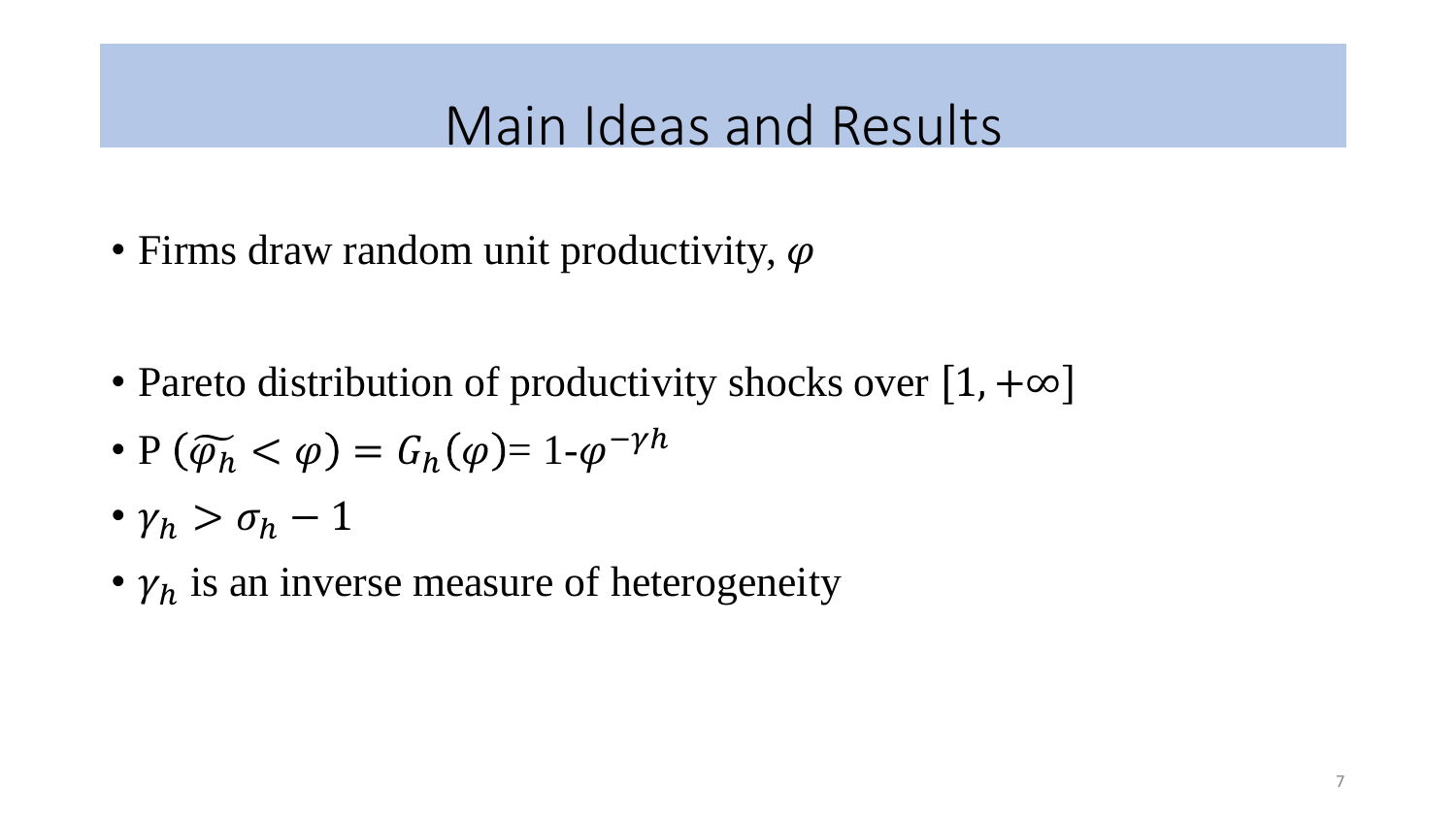• Firms incur cost of 
$$
C_{ij}^h = \frac{w_i \tau_{ij}^h}{\varphi} q + f_{ij}
$$

• Price by firm 
$$
\varphi
$$
 in country *j*:  $P_{ij}^h = \frac{\sigma_h}{\sigma_h - 1} \frac{w_i \tau_{ij}^h}{\varphi}$ 

• Mass of potential entrants,  $M_e^{h,e} = w_n L_n$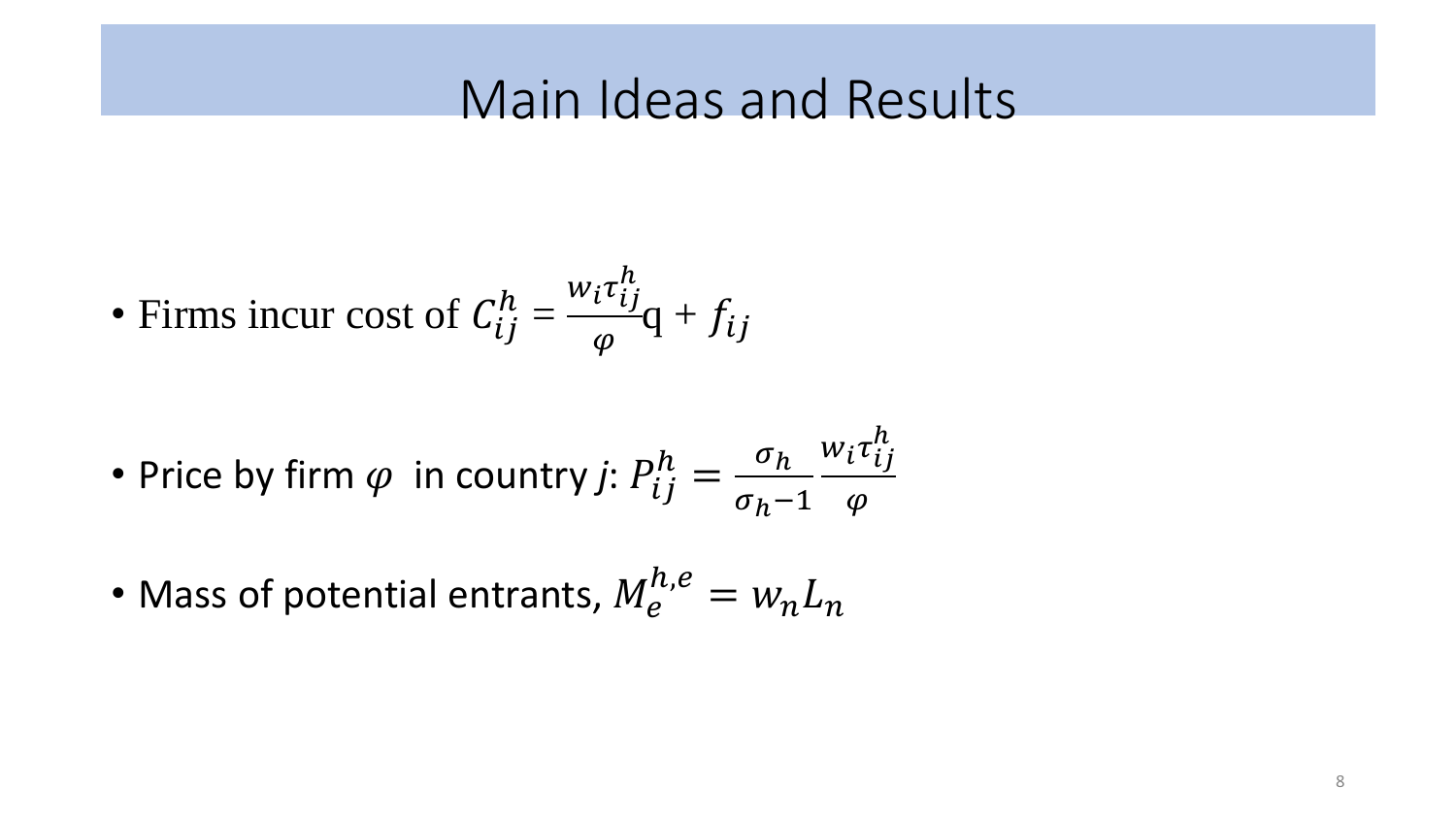- Exports from country  $i$  to  $j$  is,  $X_{ij}^h(\varphi) = P_{ij}^h(\varphi)q_{ij}^h(\varphi) =$  $\mu_h Y_j$  $P_{ij}^h(\varphi$  $P_{\dot J}^h$  $1-\sigma_h$
- $P_j^h$  is CES price index for good h in country j
- $Y_j$  is total expenditure in j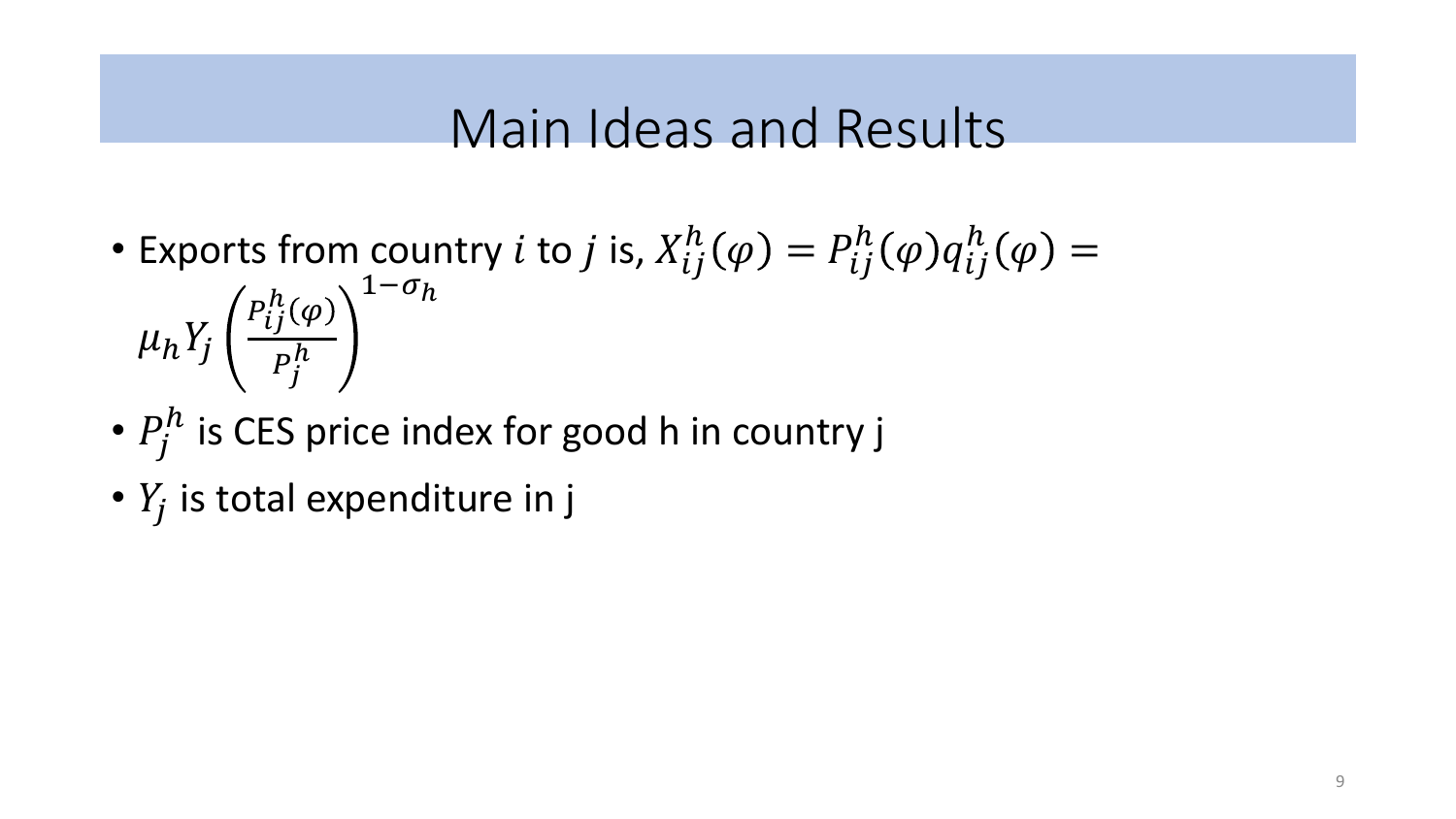• Profits from exporting is 
$$
\pi_{ij}(\varphi) = \frac{\mu}{\sigma} Y_j \left( \frac{\sigma}{\sigma - 1} \frac{w_i \tau_{ij}}{\varphi P_j} \right)^{1 - \sigma} - f_{ij}
$$

• From  $\pi_{ij}(\overline{\varphi}_{ij})=0$ , productivity threshold is  $\overline{\varphi}_{ij}$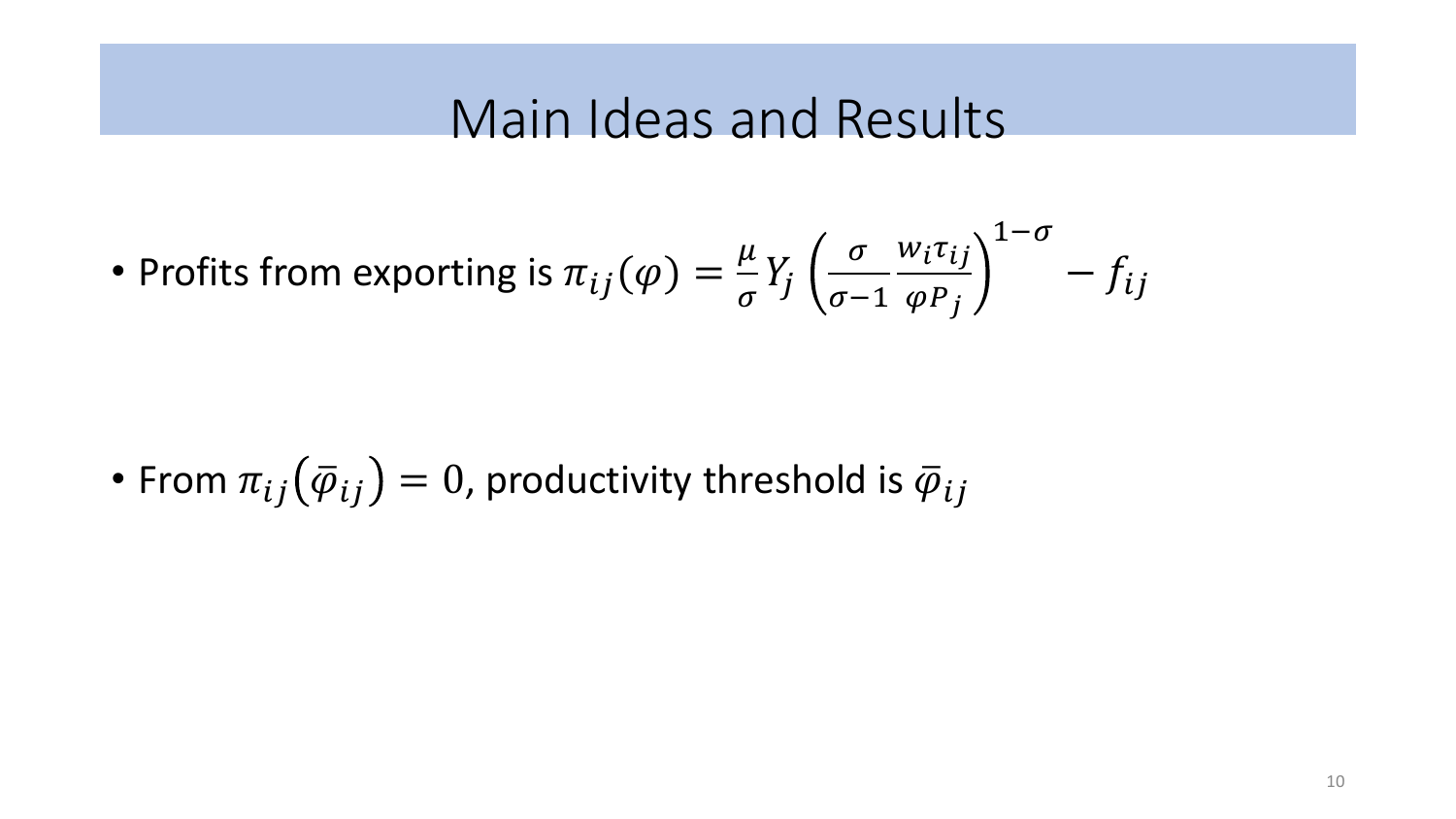- In equilibrium, only productive firms export
- Hence, extensive margin selection occurs
- $\sigma 1$  is standard for the intensive margin.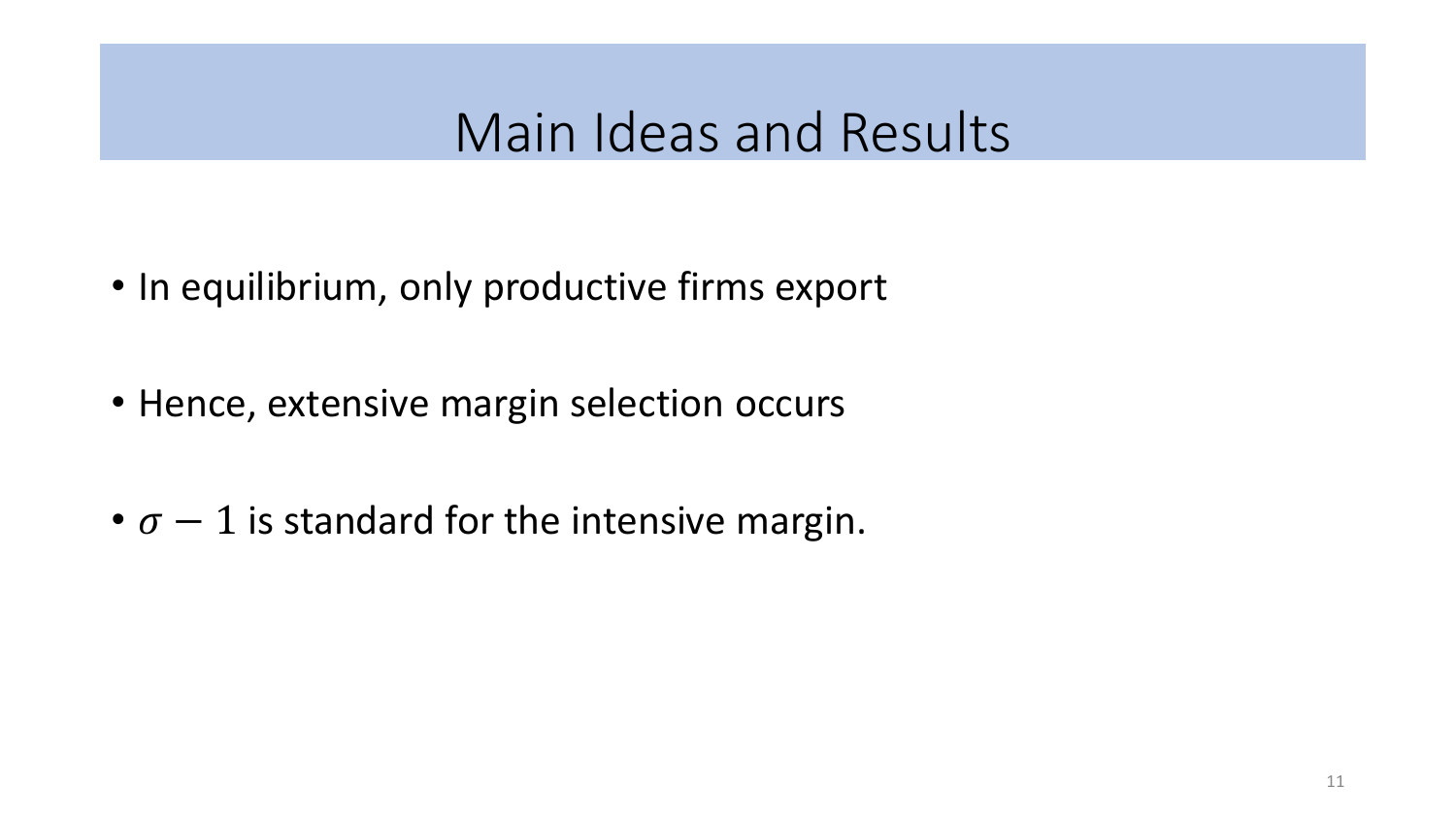• Proposition 1: 
$$
X_{ij}^h = \mu_h \times \frac{Y_i \times Y_j}{Y} \times \left(\frac{w_i \tau_{ij}^h}{\theta_j^h}\right)^{-\gamma_h} \times f_{ij}^{-\left[\gamma_h/(\sigma_{h-1})-1\right]}
$$

- Firm heterogeneity distorts gravity structure.
- Without firm heterogeneity,  $\gamma$  is larger
- Variable costs ↓ size of exports ↑
- $\bullet$   $\sigma$  has counter impacts on margins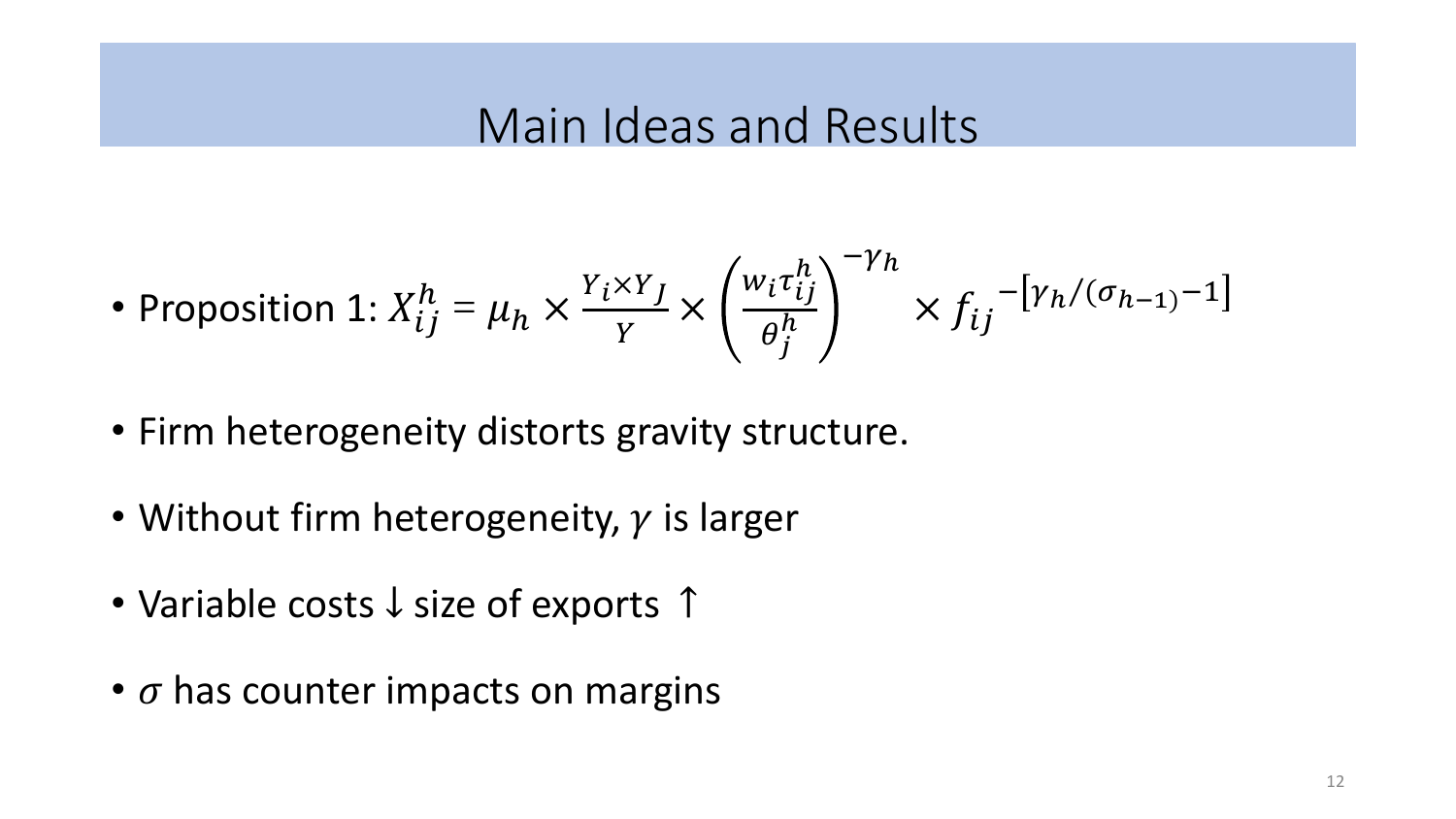• Proposition 2: If 
$$
\zeta \equiv \frac{d \ln X_{ij}}{d \ln \tau_{ij}}
$$
 and  $\xi \equiv \frac{d \ln X_{ij}}{d \ln f_{ij}}$ , then  $\frac{\partial \zeta}{\partial \sigma} = 0$  and  $\frac{\partial \zeta}{\partial \sigma} < 0$ 

• Impact of 
$$
\sigma
$$
 on margins balance off  $\frac{\partial \zeta}{\partial \sigma} = 0$ 

• In terms of fixed cost, 
$$
\xi \equiv -\frac{d \ln X_{ij}}{d \ln f_{ij}} + 0 + \frac{\gamma}{\sigma - 1} - 1 = \frac{\gamma}{\sigma - 1} - 1
$$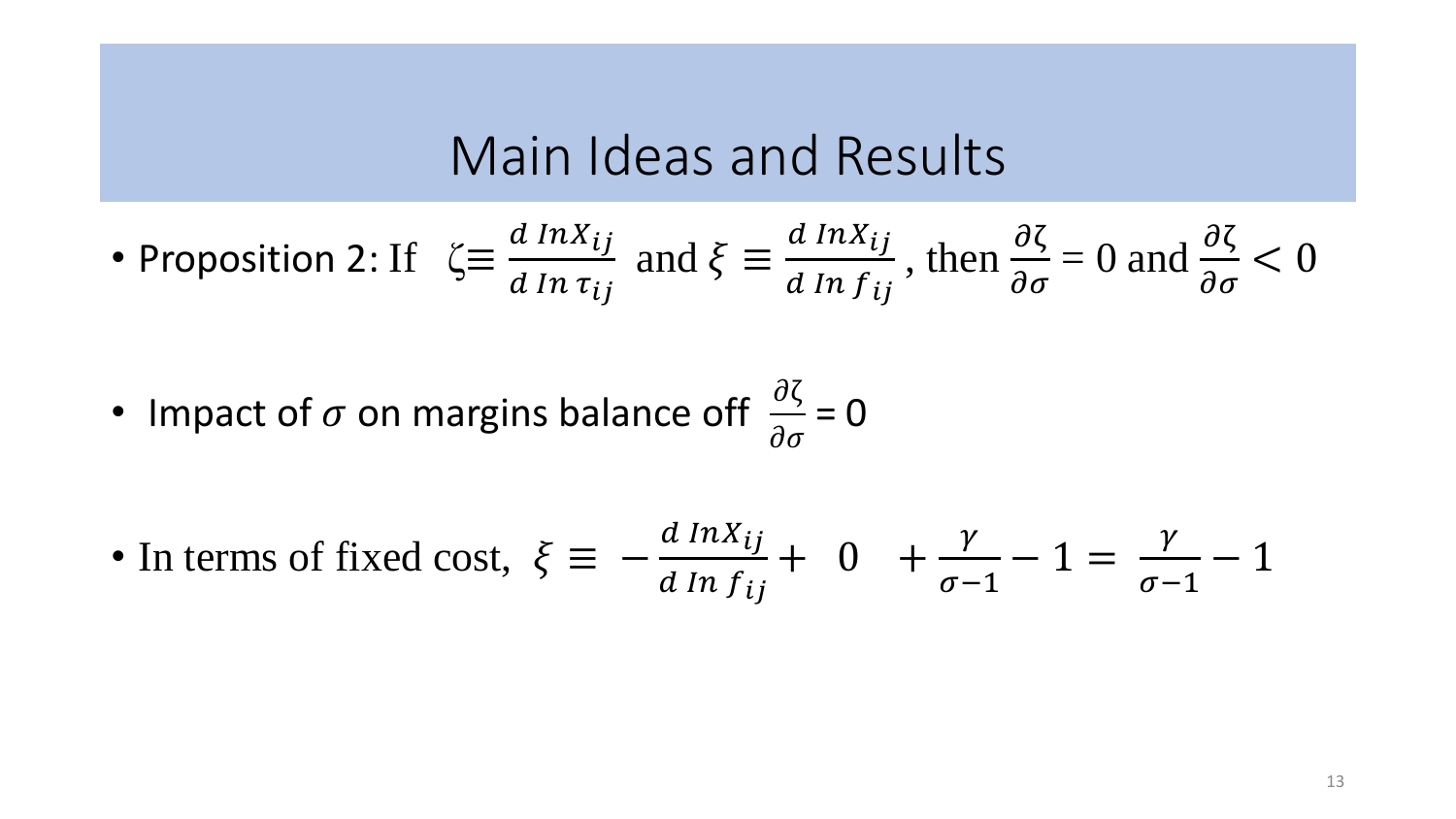# Critical Discussion

- $\bullet$   $\sigma$  dampens impact of trade barriers on trade
- Trade costs ↓ intensive margin ↑
- Determination of intensive and extensive margins